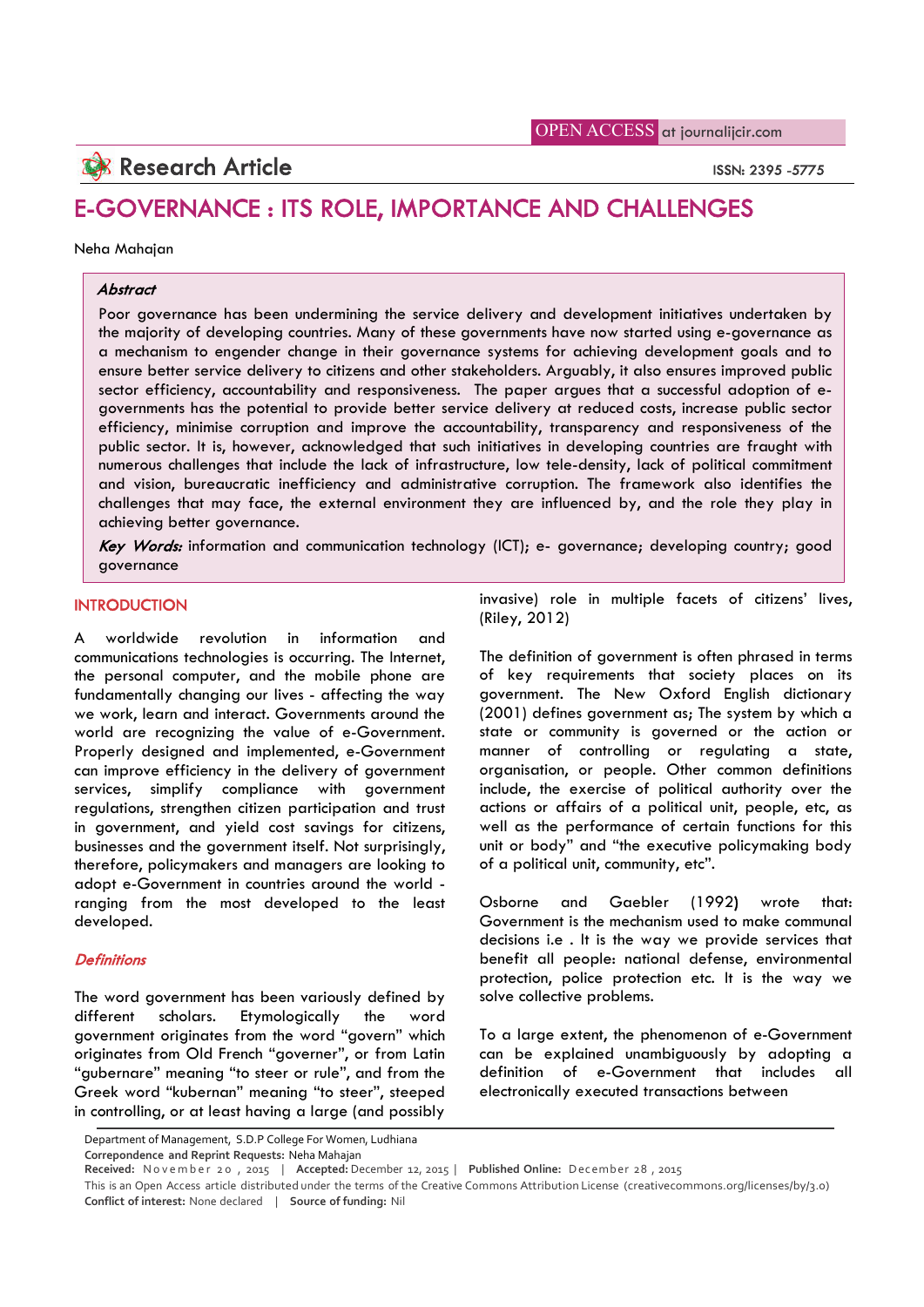government agencies and citizens. Despite the citizencentric focus, the definition of e-Government is not limited to a service-based view of offering electronic public services to citizens. It has been observed that e-Government in this information age has also become an interorganisational phenomenon, and that technological improvements have implied more cooperative initiatives between government departments and organizations in complex, diverse and often divided political systems.

Osborne and Gaebler, (1992) defined e-Government as; The government's use of technology, in particular, web-based Internet applications to enhance access and delivery of government services to citizens,business partners, employees and other government entities. It is a way for governments to use the new technologies to provide people with more convenient access to government information and services, to improve the quality of the services and to provide greater opportunities to participate in our democratic institutions and processes.

The World Bank, (2012) define E-Government as; The use by government agencies of information technologies (such as Wide Area Networks, the Internet, and mobile computing) that have the ability to transform relations with citizens, businesses, and other arms of government. These technologies can serve a variety of different ends: better delivery of government services to citizens, improved interactions with business and industry, citizen empowerment through access to information, or more efficient government management. The resulting benefits can be less corruption, increased transparency, greater convenience, revenue growth, and/or cost reductions.

Generally e-Government is basically the use of Information Communications Technology (ICT) and its application by the relevant government body for the provision of information and public services to the people. In simple terms, e-Government is the use of technology to enhance the access to and delivery of government services to benefit citizens, business partners and employees. It is the use of information technology to support government operations, engage citizens, and provide public services in a more efficient and transparent manner.

The aim of e-Government, therefore, is to provide efficient dissemination and management of information to the citizen; better service delivery to citizens; and empowerment of the people through access to information and participation in public and policy decision-making. E-government can support more streamlined and responsive service, wider

public participation, and more cost-effective business practices at every level of government. It ranges in complexity from basic access to official information to radically redesigned public processes. Therefore, to envisage e-Government comprehensively, it is necessary to include the concept of "e-Administration" which implies the application of electronic media for the management of the internal public organization.

# Differences Between Government And Governace

The difference between government and governance is often raised. Governance, according to the New Oxford English dictionary (1991), is defined as "the action or manner of governing". It is the process by which we collectively solve our problems and meet our society's needs. Government is the instrument we use."

E-Government and e-governance can be defined as two very distinct terms. e-Governance is a broader topic that deals with the whole spectrum of the relationship and networks within government regarding the usage and application of ICTs. It is a group of norms, processes and behaviours that have an influence on the exercise of power, especially from the point of view of openness, participation, responsibility, effectiveness and consistency. e-Government is actually a narrower discipline dealing with the development of online services to the citizen, more then on any particular government service - such as e-tax, e-transportation or e-health (Riley, 2012) . E-Governance is a wider concept that defines and assesses the impacts technologies are having on the practice and administration of governments and the relationships between public servants and the wider society, such as dealings with the elected bodies or outside groups such as not for profits organizations, ngos or private sector corporate entities. It encompasses a series of necessary steps for government agencies to develop and administer to ensure successful implementation of e-government services to the public at large.

E-democracy refers to the processes and structures that encompass all forms of electronic interaction between the Government (elected) and the citizen (electorate).

E-government is a form of e-business in governance and refers to the processes and structures needed to deliver electronic services to the public (citizens and businesses), collaborate with business partners and to conduct electronic transactions within an organisational entity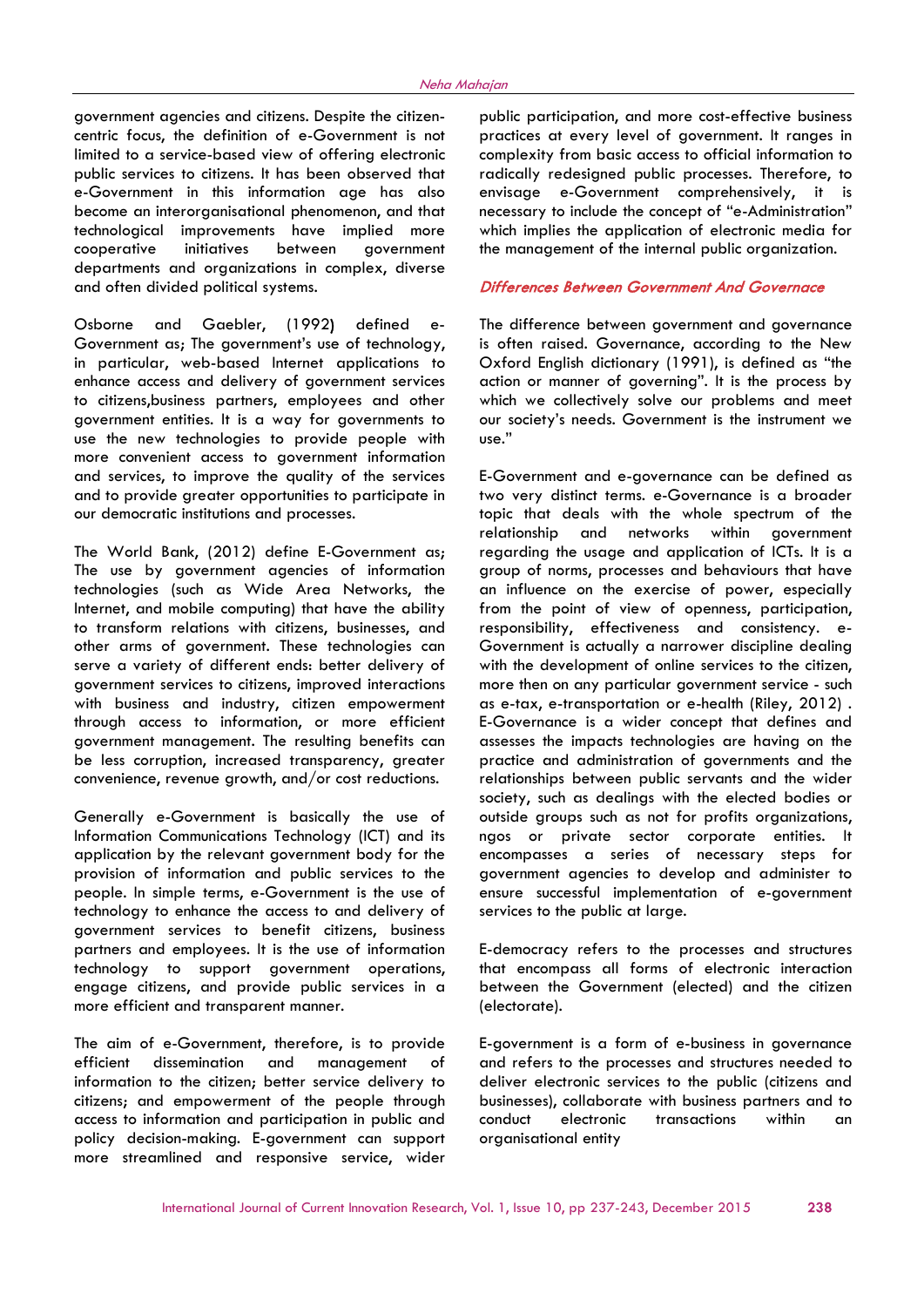#### Importance of E- Government

According to the World Bank (2002) E-Governance has the following benefits;

- 1. It greatly simplifies the process of information accumulation for citizens and businesses.
- 2. It empowers people to gather information regarding any department of government and get involved in the process of decision making.
- 3. E-Governance strengthens the very fabric of democracy by ensuring greater citizen participation at all levels of governance
- 4. E-Governance leads to automation of services, ensuring that information regarding every work of public welfare is easily available to all citizens, eliminating corruption.
- 5. This revolutionizes the way governments function, ensuring much more transparency in the functioning, thereby eliminating corruption.
- 6. Since the information regarding every activity of government is easily available, it would make every government department responsible as they know that every action of theirs is closely monitored.
- 7. Proper implementation of e-Governance practices make it possible for people to get their
- 8. work done online thereby sparing themselves of unnecessary hassles of traveling to the respective offices.
- 9. Successful implementation of e-Governance practices offer better delivery of services to citizens, improved interactions with business and industry, citizen empowerment through access to information, better management, greater convenience, revenue growth, cost reductions etc.
- 10. Furthermore, introduction of e-Governance brings governments closer to citizens. So much so that today it becomes extremely convenient to get in touch with a government agency. Indeed, citizen service centers are located closer to the citizens now. Such centers may consist of an unattended kiosk in the government agency, a service kiosk located close to the client, or the use of a personal computer in the home or office.
- 11. E-Governance practices help business access information that might be important for them at a click

E – Government can provide better ways to manage information compared to traditional means. Hypertext enables you to provide access to complex sets of information in relatively easy and userfriendly ways and, combined with databases, it can also provide users with ways to interact directly with the data, i.e. consult it, update it and/or send it to other destinations: in other words, a website can enable users to initiate and/or complete service transactions without recourse to human intervention. The absence of a gate-keeping role on the part of humans not only saves time and money, but it is also likely to help reduce and prevent phenomena such as corruption and bribery, a problem experienced by many governments: by potentially cutting out "middlemen", e-government represent a relatively transparent way of administering services and information, in comparison to traditional means. Having a website also provides governmental bodies with an opportunity to systematically collect information about their clients and users: this includes running surveys, asking users to share their personal data in order to register for specific services (and therefore easily create and maintain a database of users of these services), and generally monitoring the behaviour of visitors to the site (e.g. through statistical analysis, which can be used to establish what information users are most interested in).

An e-government service also creates social benefits for the citizens of a country. For countries that have a widely dispersed population an e-government service allows the citizens situated in remote areas to have access to the same services that citizens within the major cities would enjoy.

The ability of an e-government service to be accessible to citizens irrespective of location throughout the country brings the next and potentially biggest benefit of an e-government service. In several countries there is a high level of voter apathy, either due to grievances with government policy or to voters not bothering to leave their homes to vote. Developing a secure portal online that allow citizens to register their vote would not only give citizens in remote areas the chance to vote from their own home with the click of a mouse but would, in addition, allow the general population with busy working lives the chance to vote very quickly on their lunch break at their desk. Another benefit of implementing an egovernment service is the greater transparency of the service provided.

# Types / Models Of E Government

E-government offers services to those within its authority to transact electronically with the government. These services differ according to users'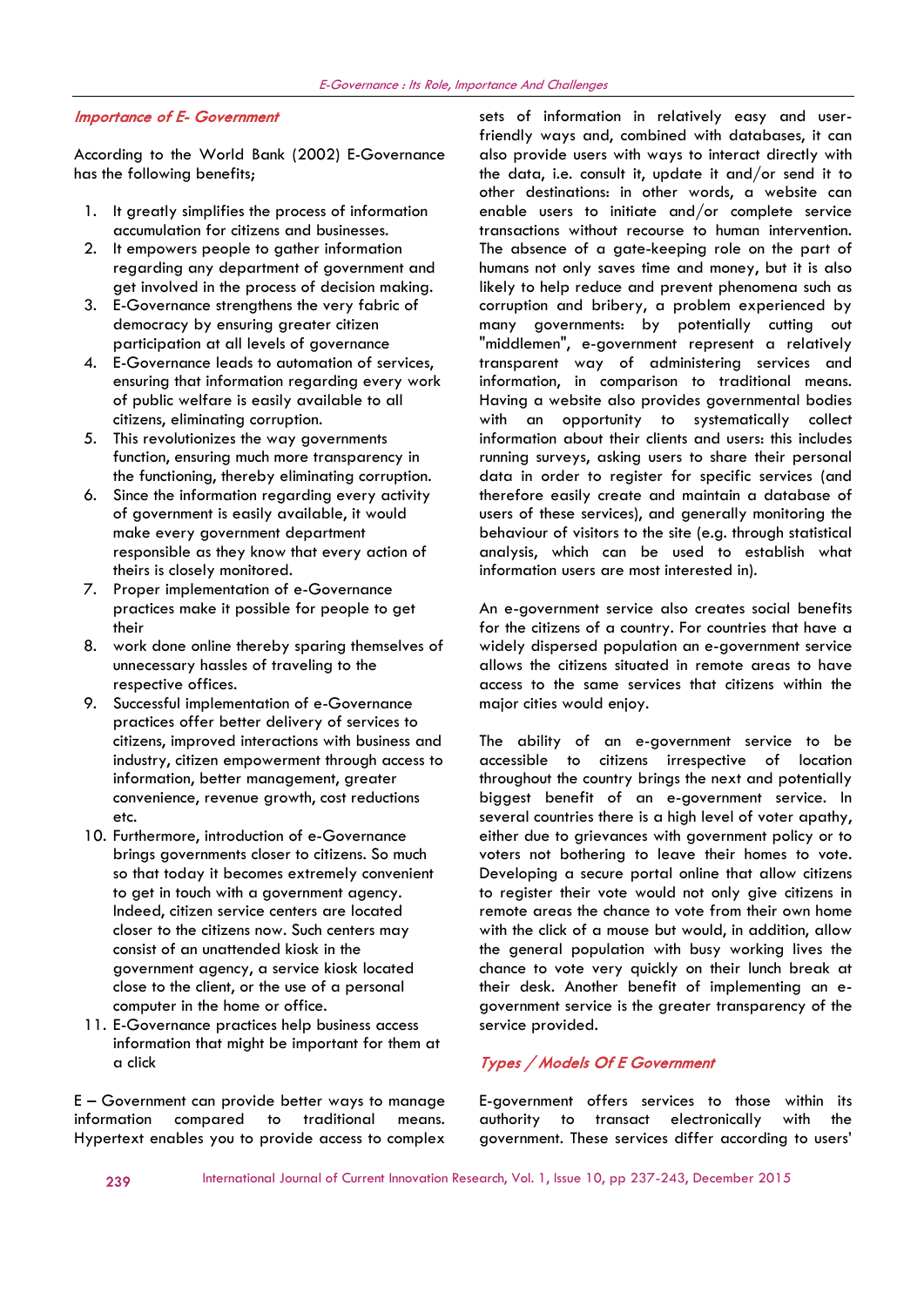needs, and this diversity has given rise to the development of different type of e-government.

According to the World Bank, (2002); Jeong, (2007) the e-Government delivery models can be briefly summed up as follows;

- G2C (Government to Citizens)
- G2B (Government to Businesses)
- G2E (Government to Employees)
- G2G (Government to Governments)
- C2G (Citizens to Governments)

# Government to Government Model (G2G)

According to Gregory (2007) G2G refers to the online communications between government organizations, departments and agencies based on a super-government database. Moreover, it refers to the relationship between governments. The efficiency and efficacy of processes are enhanced by the use of online communication and cooperation which allows for the sharing of databases and resources and the fusion of skills and capabilities. It renders information regarding compensation and benefit policies, training and learning opportunities, and civil rights laws in areadily accessible manner (Ndou, 2004). The vital aim of G2G development is to and improve inter-government organizational processes by streamlining cooperation and coordination.

Governments depend on other levels of government within the state to effectively deliver services and allocate responsibilities. In promoting citizen-centric service, a single access point to government is the ultimate goal, for which cooperation among different governmental departments and agencies is necessary. G2G facilitates the sharing of databases, resources and capabilities, enhancing the efficiency and effectiveness of processes. It represents internal systems and procedures which form the backbone of public organizations. G2G involves sharing data and conducting electronic transactions between governmental actors. This includes both intra and inter-agency interactions between employees, departments, agencies, ministries and even other governments.

#### Government-to-Business (G2B)

Government to business, or G2B, is the second major type of e-government category. G2B can bring significant efficiencies to both governments and businesses. G2B include various services exchanged

between government and the business sectors, including distribution of policies, memos, rules and regulations. Business services offered include information, new regulations, downloading application forms, lodging taxes , renewing licenses, registering businesses, obtaining permits, and many others. The services offered through G2B transactions also play a significant role in business development, specifically the development of small and medium enterprises (Pascual, 2003). The opportunity to conduct online transactions with government reduces red tape and simplifies regulatory processes, therefore helping businesses to become more competitive.

Fung (2002) asserts that, Government-to-Business (G2B ) model have been receiving a significant amount of attention, partly because of the dynamic nature of commercial activities in general and the potential for reducing transaction costs through improved procurement practices. Moon (2003) argued that G2B applications actively drive etransaction initiatives such as e-procurement and the development of an electronic marketplace for government purchases; and carry out government procurement tenders through electronic means for exchange of information and goods. Shifting government transactions online provides the opportunities for companies to simplify regulatory processes, cut through red tape, keep legal compliance, and carry out operations faster and easier through electronic filing and statistical reporting. Rather than travelling to a government office to fill up paper forms, a contractor, for example, will find it more convenient to apply for building permits over the Internet. The delivery of integrated, single source public services also creates opportunities for businesses and government to partner together to offer a hybrid of public and commercial services under the same umbrella.

# Government-to-Citizens (G2C)

G2C deals with the relationship between government and citizens. It allows citizens to access government information and services instantly, conveniently, from everywhere, by use of multiple channels. Government-to-Citizens (G2C) model have been designed to facilitate citizen interaction with the government. The focus of G2C is customer centric and integrated electronic services where public services can be provided based on a "one-stop shop" concept. This implies that citizens can carry out a variety of tasks, especially those that involve multiple agencies, without needing to initiate contacts with each individual agency. A single access point also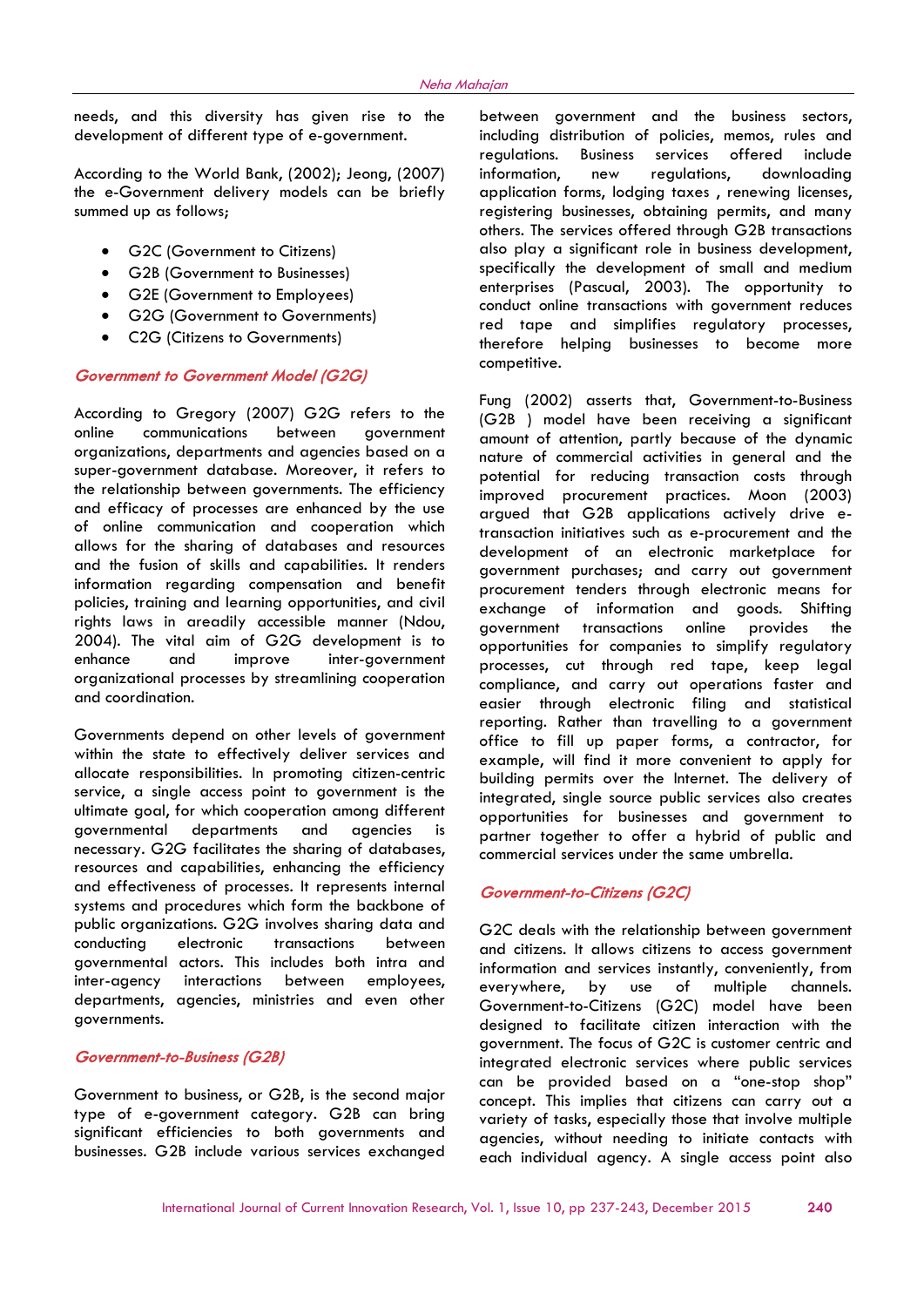reinforces citizen participation in democratic processes since they can access administrative proceedings readily and articulate their needs more conveniently to public officials. (Ndou, 2004)

While e-Administration initiatives improve internal government processes, e-Citizens and eServices deal with improving communication and quality of service between government and citizens. Finally, e-Society initiatives concern interactions of government with businesses and civil communities. As each domain develops and progresses, e-Government initiatives may increasingly fall into overlaps.

In applying the idea of G2C, customers have instant and convenient access to government information and services from everywhere anytime, via the use of multiple channels. In addition to making certain transactions, such as certifications, paying governmental fees, and applying for benefits, the ability of G2C initiatives to overcome possible time and geographic barriers may connect citizens who may not otherwise come into contact with one another and may in turn facilitate and increase citizen participation in government (Seifert, 2003).

#### Government to Employees (G2E)

Government to employee is the least sector of egovernment in much e-government research. Some researchers consider it as an internal part of G2G sector and others deal with it as a separate sector of egovernment (Riley, 2001). G2E refers to the relationship between government and its employees only. The purpose of this relationship is to serve employees and offer some online services such as applying online for an annual leave, checking the balance of leave, and reviewing salary payment records, among other things (Seifert, 2003). It is a combination of information and services offered by government institutions to their employees to interact with each other and their management. G2E is a successful way to provide e-learning, bring employees together and to encourage knowledge sharing among them. It gives employees the possibility of accessing relevant information regarding compensation and benefit policies, training and learning opportunities, and allowing them access to manage their benefits online with an easy and fast communication model. G2E also includes strategic and tactical mechanisms for encouraging the implementation of government goals and programs as well as human resource management, budgeting and dealing with citizens (Ndou, 2004).

#### Challenges of Implimenting E Government

There are several challenges that can delay progress towards realizing the promise of egovernment.The variety and complexity of e-government initiatives implies the existence of a wide range of challenges and barriers to its implementation and management.

# ICT Infrastructure

The implementation of e-government initiatives face some technological difficulties such as lack of shared standards and compatible infrastructure among departments and agencies. ICT infrastructure is recognised to be one of the main challenges for egovernment. Internetworking is required to enable appropriate sharing of information and open up new channels for communication and delivery of new services (Ndou, 2004). For a transition to electronic government, an architecture providing a uniform guiding set of principles, models and standards, is needed. Sharma & Gupta (2003) point out that implementation of the whole e-government framework requires a strong technology infrastructure. In order to deliver e-government services, government must therefore develop an effective telecommunication infrastructure.

#### **Privacy**

Privacy and security are critical obstacles in implementation of e –government. Privacy refers to the guarantee of an appropriate level of protection regarding information attributed to an individual (Basu, 2004). Government has an obligation to ensure citizens' rights regarding privacy, processing and collecting personal data for legitimate purposes only (Sharma & Gupta, 2003). Concerns about website tracking, information sharing, and the disclosure or mishandling of private information are universally frequent. There is also the concern that e-government itself will be used to monitor citizens and invade their privacy. Both technical and policy responses may be required when addressing the privacy issue in an egovernment context. In addition, there is a need to respond effectively to privacy issues in networks in order to increase citizen confidence in the use of egovernment services. Citizen confidence in the privacy and careful handling of any personal information shared with governmental organizations is essential to egovernment applications Basu (2004).

#### **Security**

Security of an information system means protection of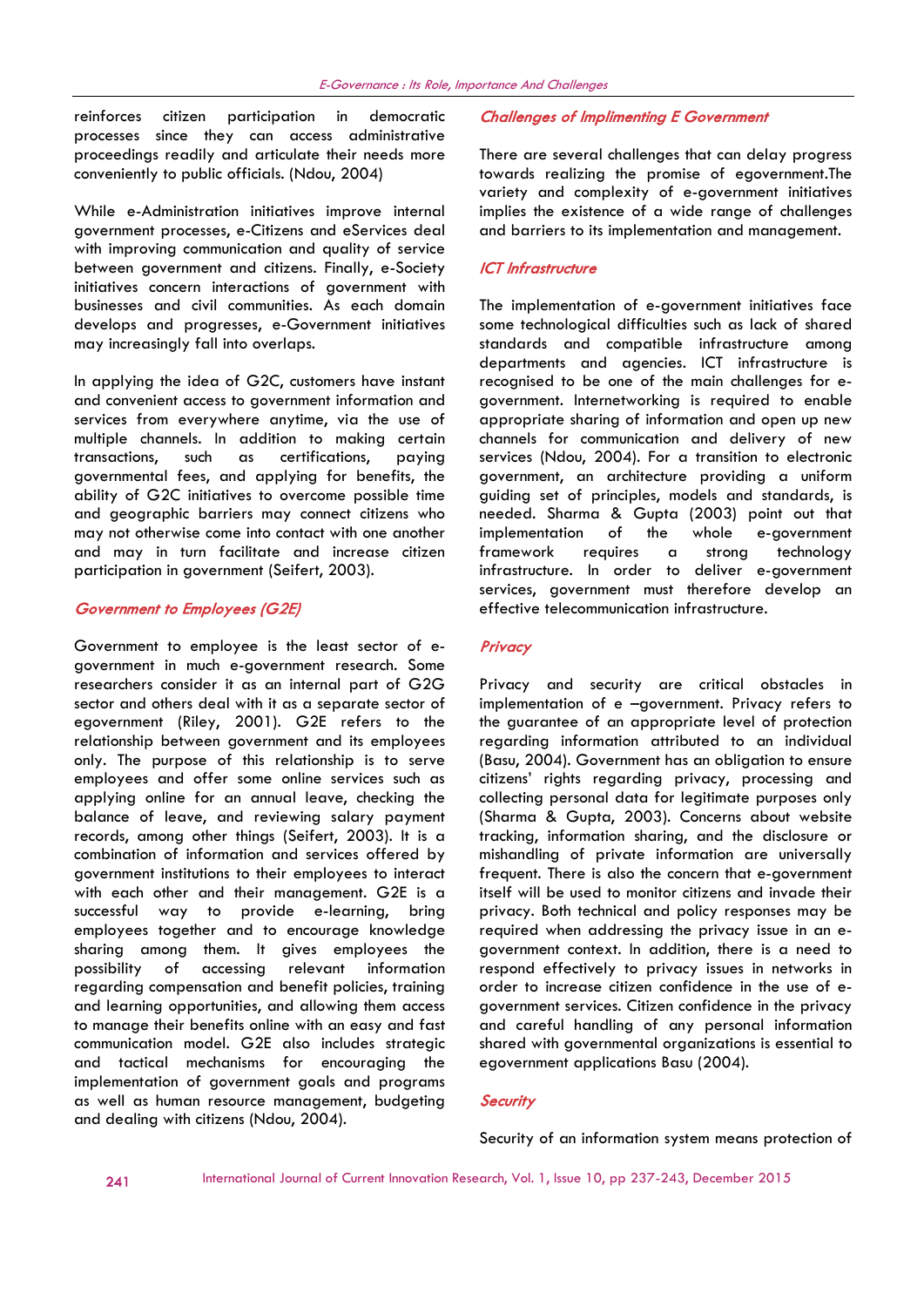information and systems against accidental or intentional disclosure to unauthorized access, or unauthorized modifications or destruction (Layton, 2007). It refers to protection of the information architecture including network, hardware and software assets and the control of access to the information itself. Sharma & Gupta, (2003) asserts that, security can be classified into two elements: network security and documents security. It should include maintenance and e-infrastructure protection in the form of firewalls and limits on those who have access to data. Furthermore, the use of security technology, including digital signatures and encryption, to protect user IDs, passwords, credit card numbers, bank account numbers, and other such data being transmitted over the Internet and stored electronically is essential to fulfilling security goals in e-government applications (Feng, 2003)

#### Policy and Regulation Issues

Feng (2003) points out that e-government is not a technical issue, but rather an organizational issue. Implementation of e-government principles and functions requires a range of new rules, policies, laws and governmental changes to address electronic activities including electronic archiving, electronic signatures, transmission of information, data protection, computer crime, intellectual property rights and copyright issues. Dealing with egovernment means signing a contract or a digital agreement, which has to be protected and recognized by a formalized law, which protect and secure these kinds of activities or processes. In many countries, e-business and e-government laws are not yet available. Establishing protections and legal reforms will be needed to ensure, among other things, the privacy, security and legal recognition of electronic interactions and electronic signatures.

# Lack of Qualified Personnel and Training

Another major challenge of an e-government initiative can be the lack of ICT skills. This is a particular problem in developing countries, where the constant lack of qualified staff and inadequate human resources training has been a problem for years (UNPA&ASPA, 2001). The availability of appropriate skills is essential for successful egovernment implementation. Egovernment requires human capacities: technological, commercial and management. Technical skills for implementation, maintenance, designing and installation of ICT infrastructure, as well as skills for using and managing online processes, functions and customers, are compulsory. To address human capital

development issues, knowledge management initiatives are required focusing on staff training in order to create and develop the basic skills for egovernment usage.

# Digital Divide

The ability to use computers and the Internet has become a crucial success factor in egovernment implementation, and the lack of such skills may lead to marginalization or even social exclusion. The digital divide refers to the gap in opportunity between those who have access to the Internet and those who do not. Those who do not have access to the Internet will be unable to benefit from online services ((UNPA & ASPA, 2001).). In the case of the digital divide, not all citizens currently have equal access to computers and Internet, whether due to a lack of financial resources, necessary skills, or other reasons. In fact, computer literacy is required for people to be able to take advantage of egovernment applications. Government should train its employees and citizens in basic skills of dealing with the computer and Internet in order to let them participate in e-government development applications. In addition, this lack of access among vulnerable or low-income citizens prevents them from being archiving, electronic signatures, transmission of information, data protection, computer crime, intellectual property rights and copyright issues. Dealing with e-government means signing a contract or a digital agreement, which has to be protected and recognized by a formalized law, which protect and secure these kinds of activities or processes. In many countries, e-business and e-government laws are not yet available. Establishing protections and legal reforms will be needed to ensure, among other things, the privacy, security and legal recognition of electronic interactions and electronic signatures.

### Leaders and Management Support

The literature shows that without support from the top management, an innovation is less likely to be adopted. Thus, e-government implementation needs the support from the highest level of government for successful implementation. Top management support refers to the commitment from top management to provide a positive environment that encourages participation in egovernment applications. Therefore, it plays a significant role in the adoption and implementation of e-government (Ndou, 2004).

#### **CONCLUSION**

E-government has the potential to greatly improve